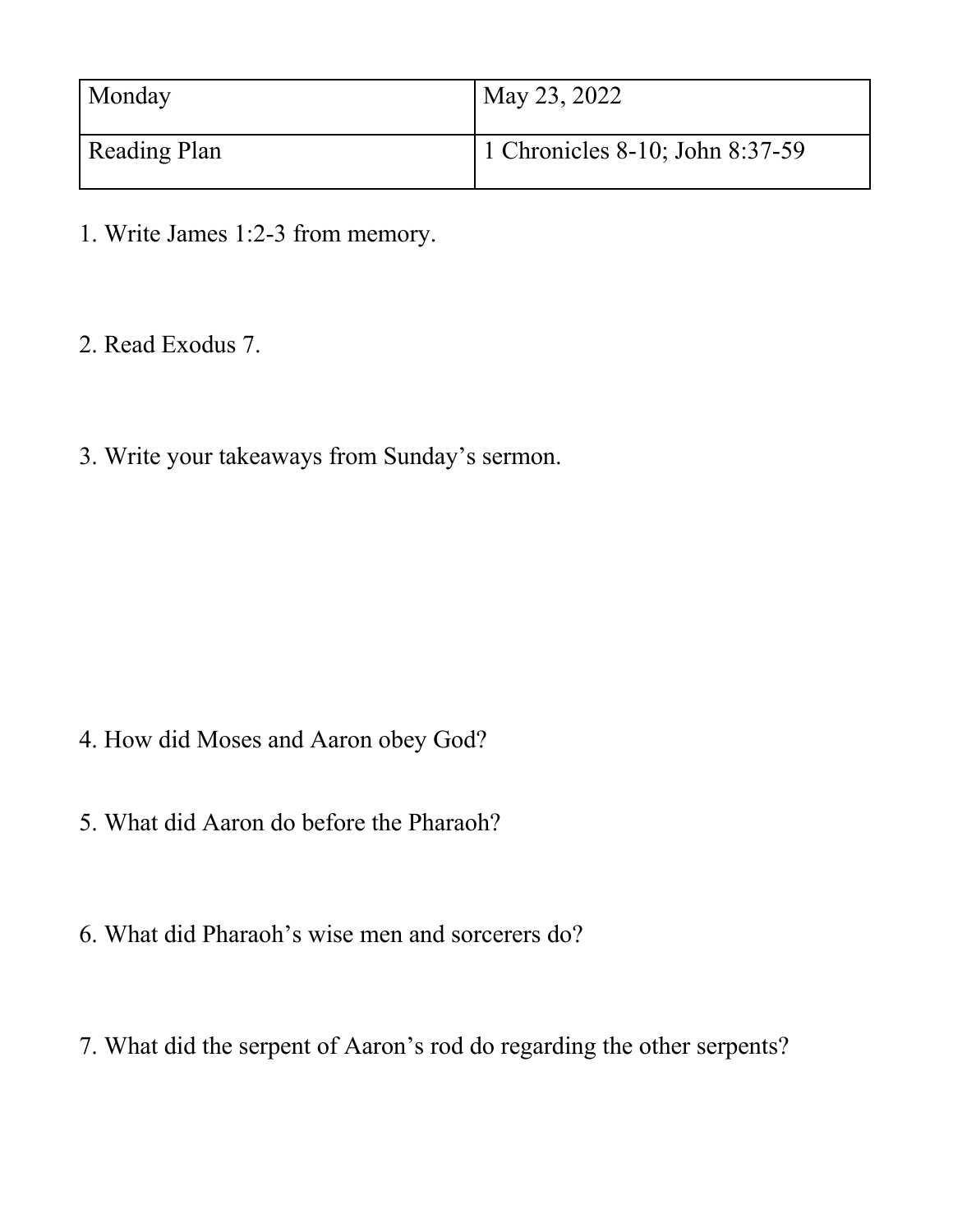| Tuesday      | May 24, 2022                    |
|--------------|---------------------------------|
| Reading Plan | 1 Chronicles 11-13; John 9:1-23 |

- 1. Write James 1:2-3 from memory.
- 2. Read Exodus 7.
- 3. List the 10 plagues.
- 4. Discuss the statement, "until now you would not hear." Have you had some until now you would not hear moments in your life? Describe and discuss.
- 5. By this you shall that I am the Lord. Fill in the blank what verse does it first appear in chapter 7.
- 6. What does it mean to have a hard heart?
- 7. How does your heart become hardened?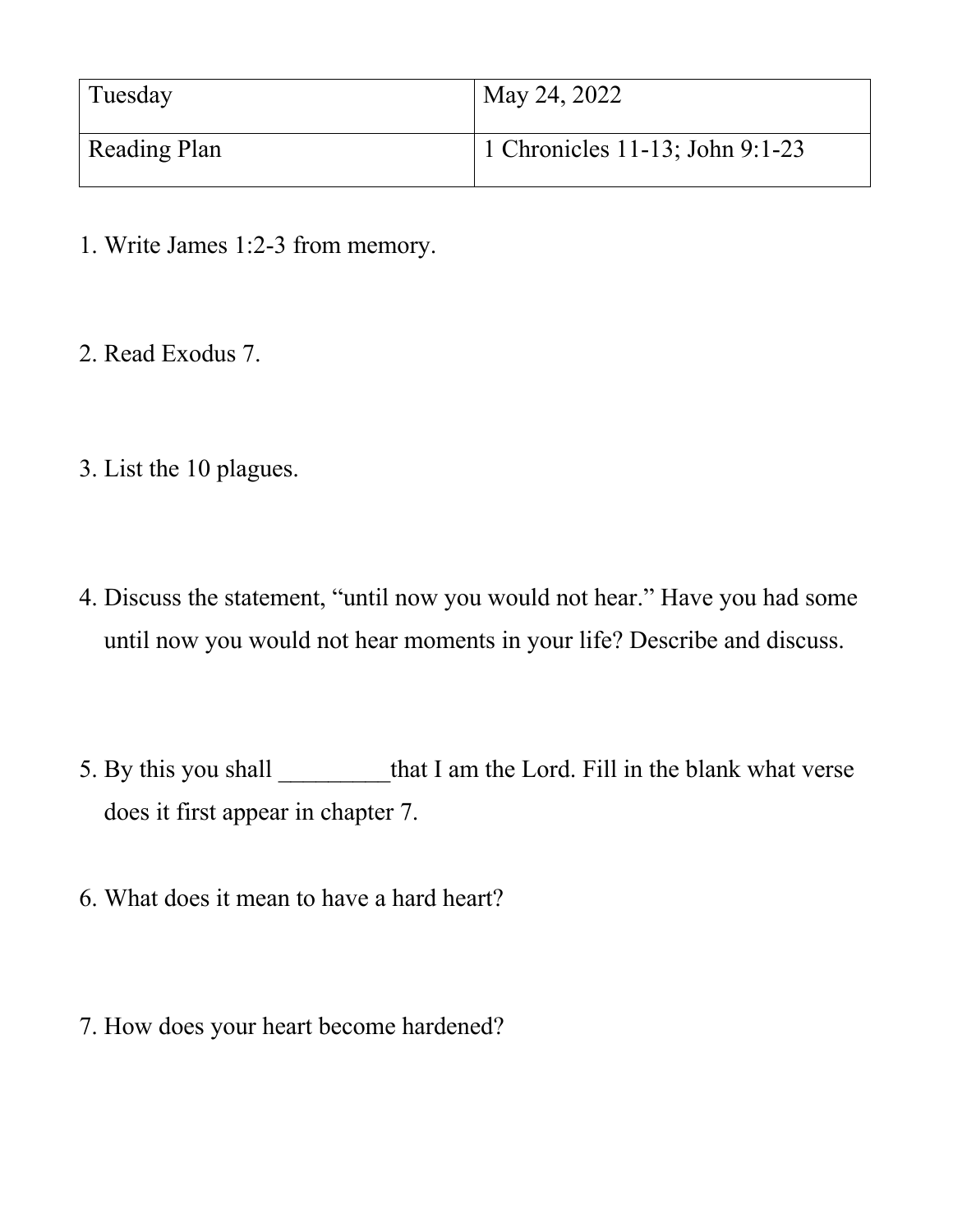| Wednesday    | May 25, 2022                     |
|--------------|----------------------------------|
| Reading Plan | 1 Chronicles 14-16; John 9:24-41 |

- 1. Write James 1:2-3 from memory.
- 2. Exodus 7.
- 3. The question has been raised, do you think your instructions on Sermon Prep regarding takeaways and preparing to speak them on Wednesday Night causes some people not to share? **My response was, i certainly hope so. My declaration to all who read this is very simple, i absolutely hope so!** But before you go all judgmental and winey on me, hear the truth of my heartbeat. You need to be prepared to speak. You are about to open up and share with the children of God what He spoke to you and showed you in and through His Word, so that, they too may see the Truth, and be transformed to walk in it. Yes, yes, yes, you should be prepared, and you should be clear, and what you say should be edifying. So I cannot stress enough, be prepared. Your nerves, your anxiety, your searching for the right word, that is all part of the speaking. I don't think you should worry about that one bit, God will show you how easy He can overcome that. You prepare and know your Lord and Savior Jesus Christ is always prepared.

Prepare your takeaways for discussion. Be pointed and purposeful in what you desire to say. **Remember several people would like to speak so work on what you want to say, be pointed and brief.** Write it down, but you are not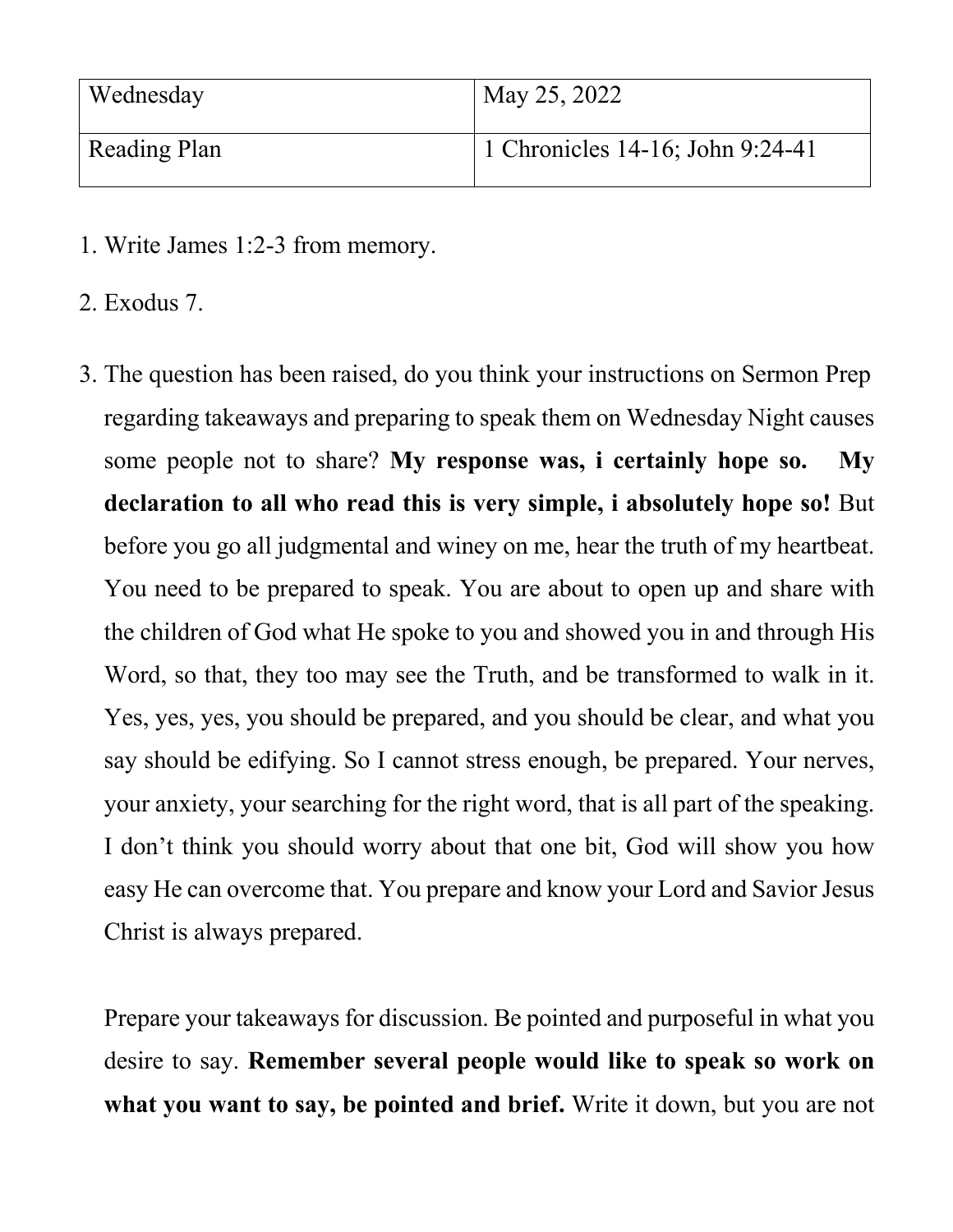expected to say everything you write down. You are not being asked to discuss everything you write down from your takeaways. You are being asked to discuss **something (a part) the Lord used to speak to you clearly**. Share what God leads you to share. Be confident to share as He leads you, as it will impact others and perhaps open their eyes to clarity and strength. **With that said, let us be efficient in our delivery and purposeful in what we say. Let us be prepared. God anoints preparation….BE PREPARED!**

- 4. When was Moses to meet the Pharoah?
- 5. Where was Moses to meet Pharoah?
- 6. What was Moses to do and say?
- 7. Discuss exactly what happened regarding the first plague.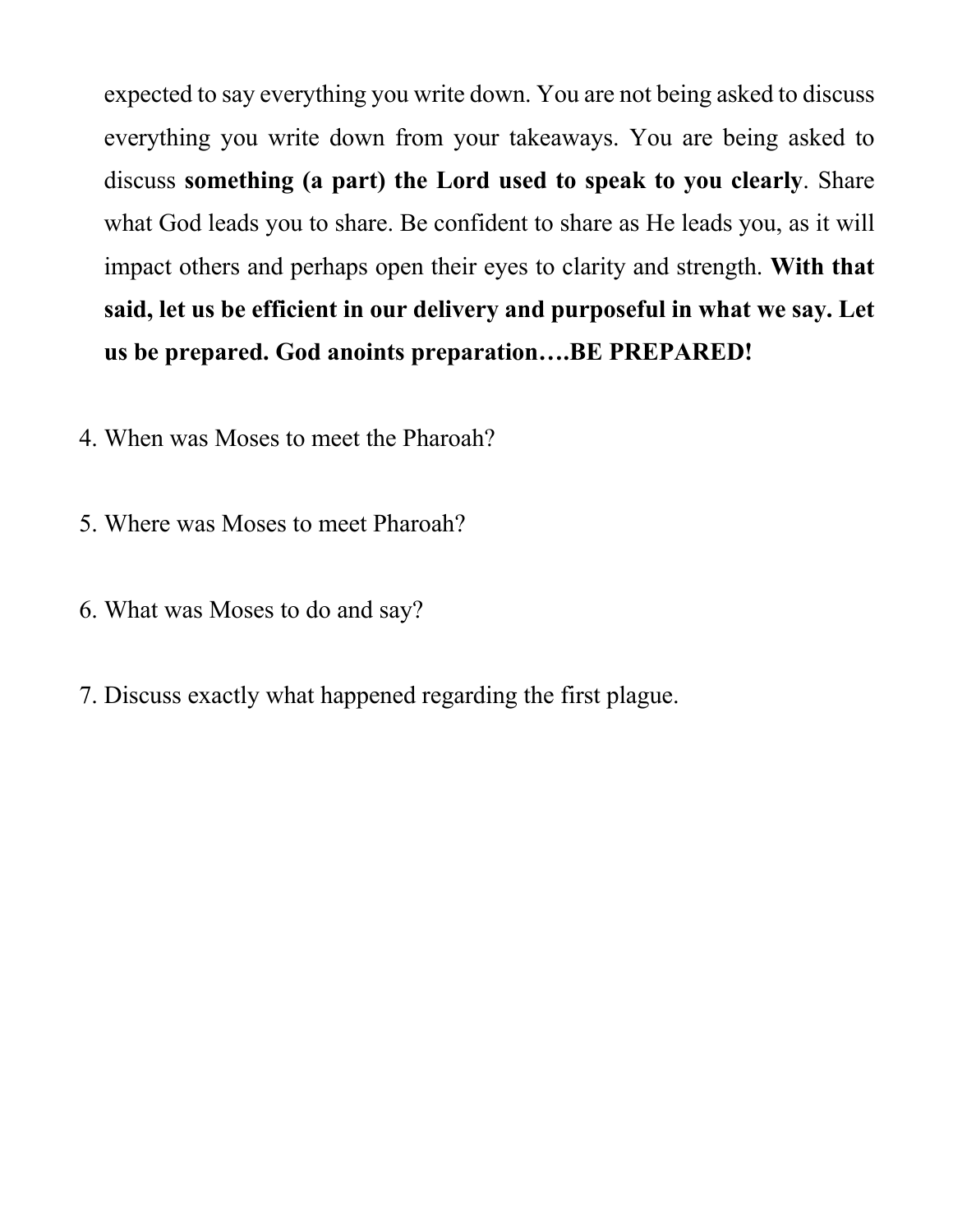| Thursday            | May 26, 2022                     |
|---------------------|----------------------------------|
| <b>Reading Plan</b> | 1 Chronicles 17-19; John 10:1-21 |

- 1. Write James 1:2-3 from memory.
- 2. Read Exodus 7.
- 3. List the water that turned to blood.
- 4. What is the significance of the water in the buckets and pitchers of stone?
- 5. Where did the Egyptians get water?
- 6. What happened regarding the first plague?
- 7. Discuss what digging for water around the river would have been like.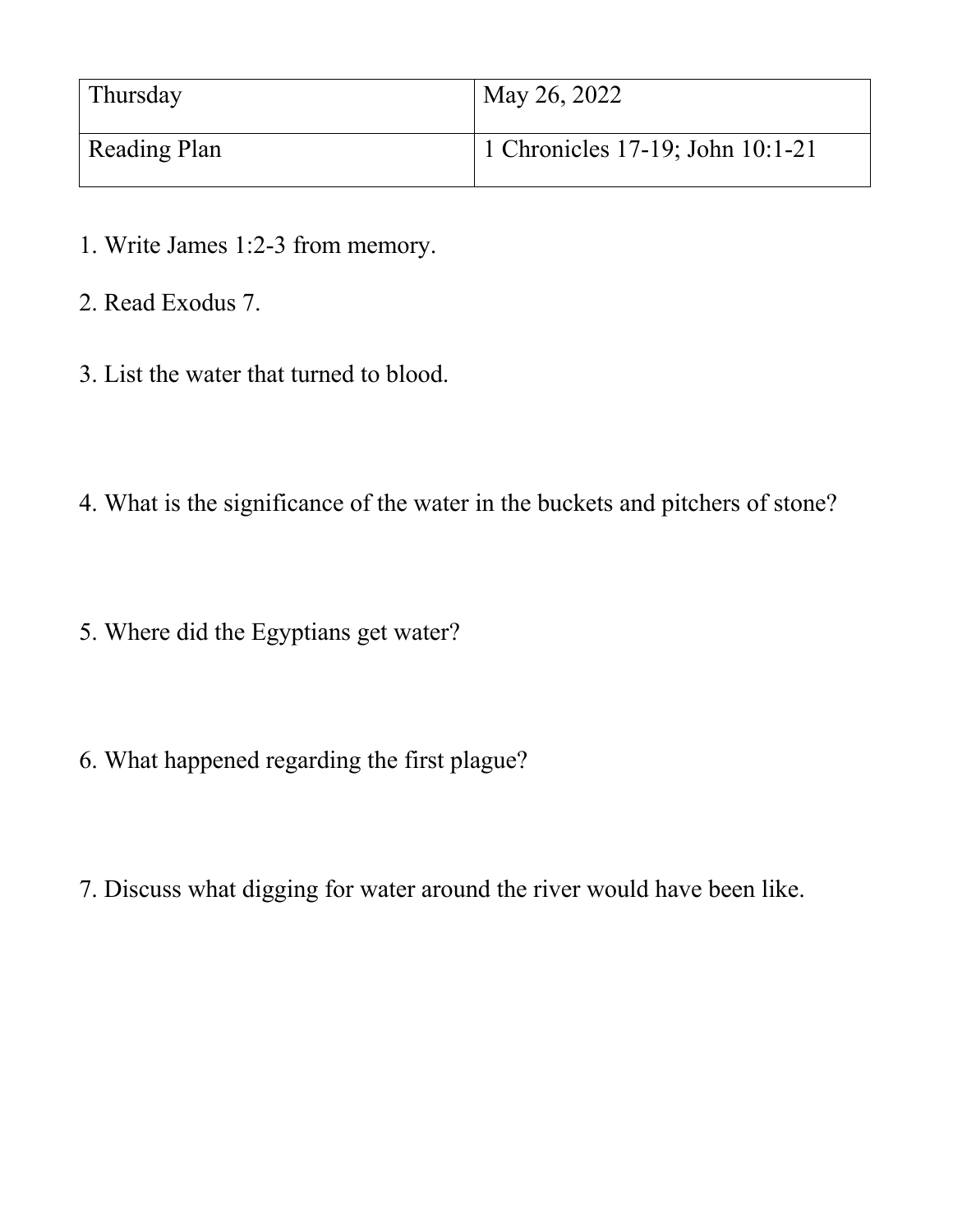| Friday       | May 27, 2022                      |
|--------------|-----------------------------------|
| Reading Plan | 1 Chronicles 20-22; John 10:22-42 |

- 1. Write James 1:2-3 from memory.
- 2. Read Exodus 7.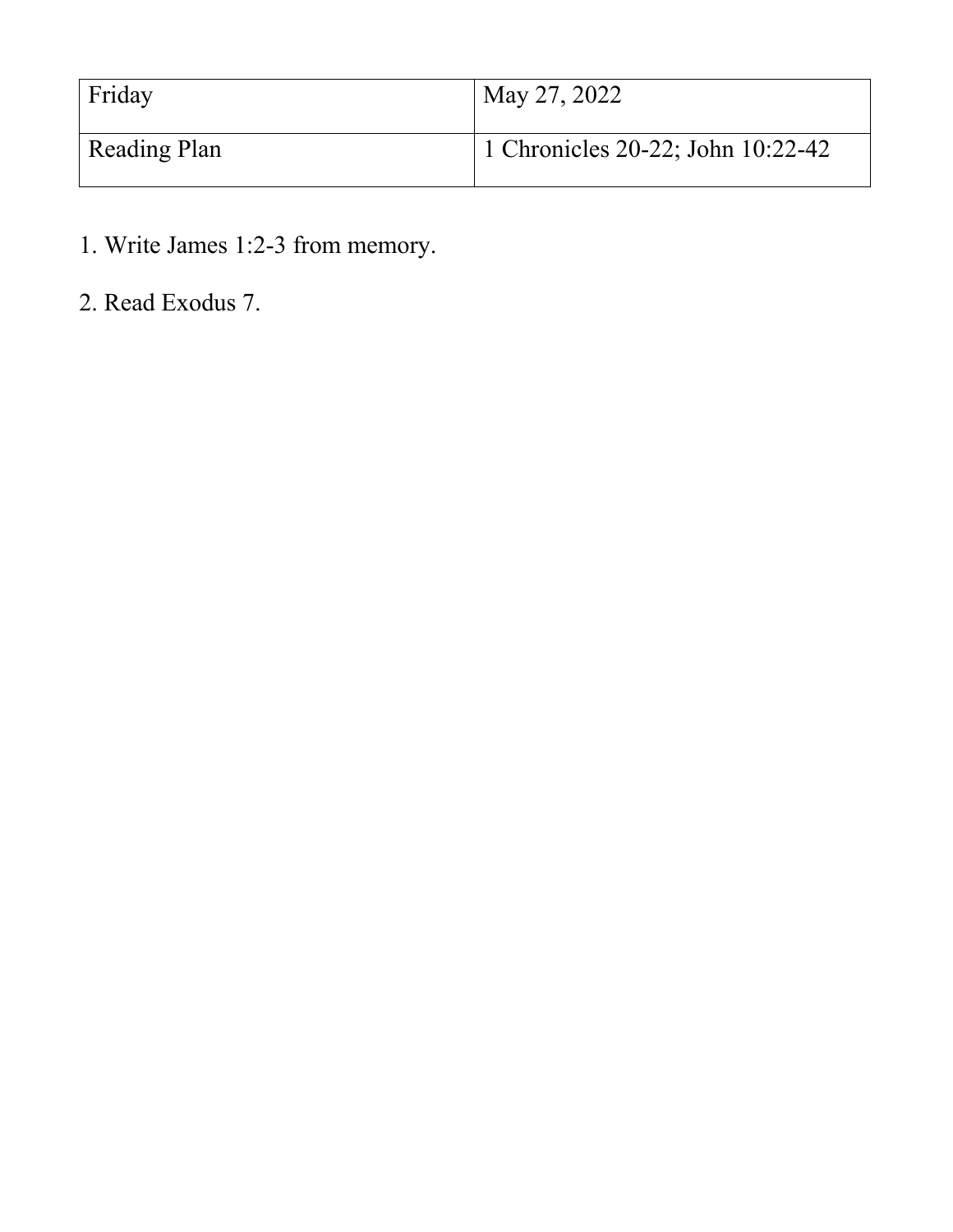| Saturday     | May 28, 2022                     |
|--------------|----------------------------------|
| Reading Plan | 1 Chronicles 23-25; John 11:1-17 |

- 1. Write James 1:2-3 from memory.
- 2. Read Exodus 7.
- 3. Who was Paul writing to when he defined love?
- 4. Read two Psalm your choice.
- 5. Call someone you love and share with something you learned this week.
- 6. Write the books of the Bible in reverse order.
- 7. Pray for service tomorrow. Be ready to recite the memory verse for this week. Pray for your pastor. Pray for your church family. Pray for all who volunteer each and every week. Walk worthy of the calling today! Talk with someone about your preparation this week! Write the mission statement of theway church.